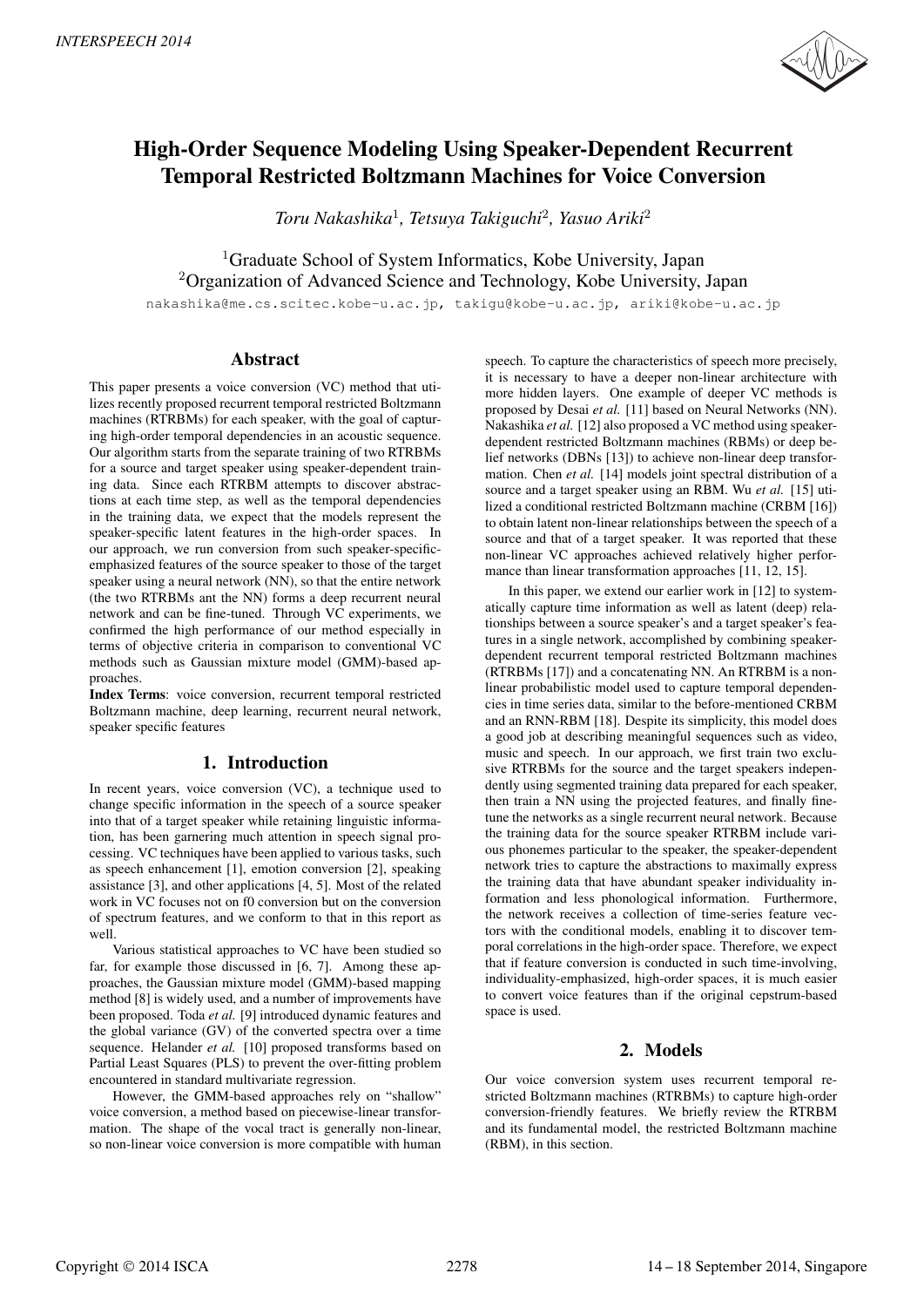#### 2.1. RBM

An RBM was originally introduced as an undirected graphical model that defines the distribution of binary visible variables with binary hidden (latent) variables [19]. Later, this model was extended to deal with real-valued data, a so-called Gaussian-Bernoulli RBM (GBRBM) [13], and became a popular tool for representing complicated distributions of actual data, such as audio and images. In the literature of an improved GBRBM [20], the joint probability  $p(v, h)$  of real-valued visible units  $\boldsymbol{v} = [v_1, \cdots, v_I]^T, v_i \in \mathbb{R}$  and binary-valued hidden units  $\boldsymbol{h} =$  $[h_1, \cdots, h_J]^T, h_j \in \{0, 1\}$  is defined with an energy function  $E(\mathbf{v}, \mathbf{h})$  as follows:

$$
p(\boldsymbol{v}, \boldsymbol{h}) = \frac{1}{Z} e^{-E(\boldsymbol{v}, \boldsymbol{h})}
$$
 (1)

$$
E(v, h) = \left\| \frac{v - b}{2\sigma} \right\|^2 - c^T h - \left(\frac{v}{\sigma^2}\right)^T W h \qquad (2)
$$

$$
Z = \sum_{v,h} e^{-E(v,h)},\tag{3}
$$

where  $\| \cdot \|^2$  denotes L2 norm.  $W \in \mathbb{R}^{I \times J}$ ,  $\sigma \in \mathbb{R}^{I \times 1}$ ,  $b \in$  $\mathbb{R}^{I \times 1}$ , and  $c \in \mathbb{R}^{J \times 1}$  are model parameters of the GBRBM, indicating the weight matrix between visible units and hidden units, the standard deviations associated with Gaussian visible units, a bias vector of the visible units, and a bias vector of hidden units, respectively. The fraction bar in Eq. (2) denotes the element-wise division.

Because there are no connections between visible units or between hidden units, the conditional probabilities  $p(h|v)$  and  $p(\mathbf{v}|\mathbf{h})$  form simple equations as follows:

$$
p(h_j = 1|\mathbf{v}) = \mathcal{S}(c_j + \mathbf{W}_{:j}^T(\frac{\mathbf{v}}{\sigma^2}))
$$
\n(4)

$$
p(v_i = v | \mathbf{h}) = \mathcal{N}(v | b_i + \mathbf{W}_i \cdot \mathbf{h}, \sigma_i^2), \tag{5}
$$

where  $W_{ij}$  and  $W_i$ : denote the *j*th column vector and the *i*th row vector, respectively.  $S(\cdot)$  and  $\mathcal{N}(\cdot|\mu, \sigma^2)$  indicate an element-wise sigmoid function and Gaussian probability density function with the mean  $\mu$  and variance  $\sigma^2$ .

For parameter estimation, the log-likelihood of a collection of visible units  $\mathcal{L} = \log \prod_n p(\mathbf{v}_n)$  is used as an evaluation function. Differentiating partially with respect to each parameter, we obtain:

$$
\frac{\partial \mathcal{L}}{\partial W_{ij}} = \langle \frac{v_i h_j}{\sigma_i^2} \rangle_{data} - \langle \frac{v_i h_j}{\sigma_i^2} \rangle_{model}
$$
 (6)

$$
\frac{\partial \mathcal{L}}{\partial b_i} = \langle \frac{v_i}{\sigma_i^2} \rangle_{data} - \langle \frac{v_i}{\sigma_i^2} \rangle_{model}
$$
 (7)

$$
\frac{\partial \mathcal{L}}{\partial c_j} = \langle h_j \rangle_{data} - \langle h_j \rangle_{model},\tag{8}
$$

where  $\langle \cdot \rangle_{data}$  and  $\langle \cdot \rangle_{model}$  indicate expectations of input data and the inner model, respectively. However, it is generally difficult to compute the second term, so typically, expectation of the reconstructed data  $\langle \cdot \rangle_{recon}$  computed by Eqs. (4) and (5) is alternatively used [13]. Using Eqs. (6), (7), and (8), each parameter can be updated using stochastic gradient descent.

#### 2.2. RTRBM

An RTRBM is an extended version of RBM proposed by Sutskever *et al.* [17], and is suitable for capturing and modeling temporal dependencies in sequence data. In addition to the use of an undirected model as in an RBM, RTRBM also

employs directed models from previous hidden units  $h$ <sup>(*t*−1)</sup> =  $[h_1^{(t-1)}, \cdots, h_J^{(t-1)}]^T, h_j^{(t-1)} \in \{0, 1\}$  to the current hidden units  $h^{(t)} = [h_1^{(t)}, \cdots, h_J^{(t)}]^T, h_j^{(t)} \in \{0, 1\}$  and the current visible units  $v^{(t)} = [v_1^{(t)}, \cdots, v_I^{(t)}]^T, v_i^{(t)} \in \mathbb{R}$  at the current frame *t*. In this model, there are three types of parameters to be estimated:  $\mathbf{B} \in \mathbb{R}^{I \times J}$  (a directed weight matrix from *h*<sup>(*t*−1)</sup> to *v*<sup>(*t*)</sup>), *C* ∈ R<sup>*J*×*J*</sup> (a directed weight matrix from *h*<sup>(*t*−1)</sup> to *h*<sup>(*t*)</sup>), and *W*  $\in \mathbb{R}^{I \times J}$  (an undirected weight matrix between  $v^{(t)}$  and  $h^{(t)}$ ). These weights are estimated using contrastive divergence in a similar manner to RBM by maximizing the log-likelihood  $\mathcal{L} = \log \prod_t p(v^{(t)}|\mathcal{A}^{(t)})$  denoted by  $\mathcal{A}^{(t)} = \{ \boldsymbol{v}^{(\tau)}, \boldsymbol{h}^{(\tau)} | \tau < t \},$  where

$$
p(\mathbf{v}^{(t)}|\mathcal{A}^{(t)}) = \frac{1}{Z} \sum_{\mathbf{h}^{(t)}} e^{-E(\mathbf{v}^{(t)}, \mathbf{h}^{(t)}|\mathbf{h}^{(t-1)})}.
$$
 (9)

In our RTRBM model, the energy function *E* becomes:

$$
E(\mathbf{v}^{(t)}, \mathbf{h}^{(t)} | \mathbf{h}^{(t-1)}) = \left\| \frac{\mathbf{v}^{(t)} - \mathbf{b}^{(t)}}{2\sigma} \right\|^2 - \mathbf{c}^{(t)^T} \mathbf{h}^{(t)} - \left(\frac{\mathbf{v}^{(t)}}{\sigma^2}\right)^T \mathbf{W} \mathbf{h}^{(t)}
$$
\n(10)

$$
b^{(t)} = b + Bh^{(t-1)}
$$
 (11)

$$
c^{(t)} = c + Ch^{(t-1)}.
$$
 (12)

The previous hidden units  $h^{(t-1)}$  in Eqs. (11) and (12) are replaced with the mean-field values  $\hat{h}^{(t-1)}$  as follows:

$$
\hat{\boldsymbol{h}}^{(t-1)} = \mathcal{S}(\boldsymbol{c}^{(t-1)} + \boldsymbol{W}^T(\frac{\boldsymbol{v}^{(t-1)}}{\sigma^2}))
$$
(13)

since this approach improves the efficiency of training [17]. For the initial values  $h^{(0)}$ , we use a zero vector in this paper.

We obtain the following partial differential equations to the log-likelihood:

$$
\frac{\partial \mathcal{L}}{\partial \mathbf{B}_{ij}} = \langle \frac{v_i^{(t)} \hat{h}_j^{(t-1)}}{\sigma_i^2} \rangle_{data} - \langle \frac{v_i^{(t)} \hat{h}_j^{(t-1)}}{\sigma_i^2} \rangle_{model} \qquad (14)
$$

$$
\frac{\partial \mathcal{L}}{\partial \mathbf{C}_{j'j}} = \langle \hat{h}_{j'}^{(t-1)} \hat{h}_j^{(t)} \rangle_{data} - \langle \hat{h}_{j'}^{(t-1)} \hat{h}_j^{(t)} \rangle_{model}.
$$
 (15)

The other parameters related to the undirected model  $(W, b)$ and *c*) are also calculated from equations (6), (7) and (8) by proper substitution of variables. The second terms in Eqs. (14) and (15) are computed as the reconstructed values similarly to RBM.

Once the parameters are estimated, forward inference (the conditional probability of  $h^{(t)}$  given  $v^{(t)}$  and  $h^{(t-1)}$ ) and backward inference (the conditional probability of  $v^{(t)}$  given  $h^{(t)}$ and *h* (*t−*1)) are respectively written as:

$$
p(h_j^{(t)} = 1 | \mathbf{v}^{(t)}, \mathbf{h}^{(t-1)}) = \mathcal{S}(c_j^{(t)} + \mathbf{W}_{:j}^T(\frac{\mathbf{v}^{(t)}}{\sigma^2}))
$$
 (16)

$$
p(v_i^{(t)} = v | \boldsymbol{h}^{(t)}, \boldsymbol{h}^{(t-1)}) = \mathcal{N}(v | b_i^{(t)} + \boldsymbol{W}_i \boldsymbol{h}^{(t)}, \sigma_i^2). \tag{17}
$$

### 3. Voice conversion using SD-RTRBMs

In general, the less phonological and the more individualityemphasized features a source input includes for a speaker, the easier it is to convert the source features to target features. This paper proposes a voice conversion method using such features obtained from speaker-dependent restricted Boltzmann machines (SD-RTRBMs).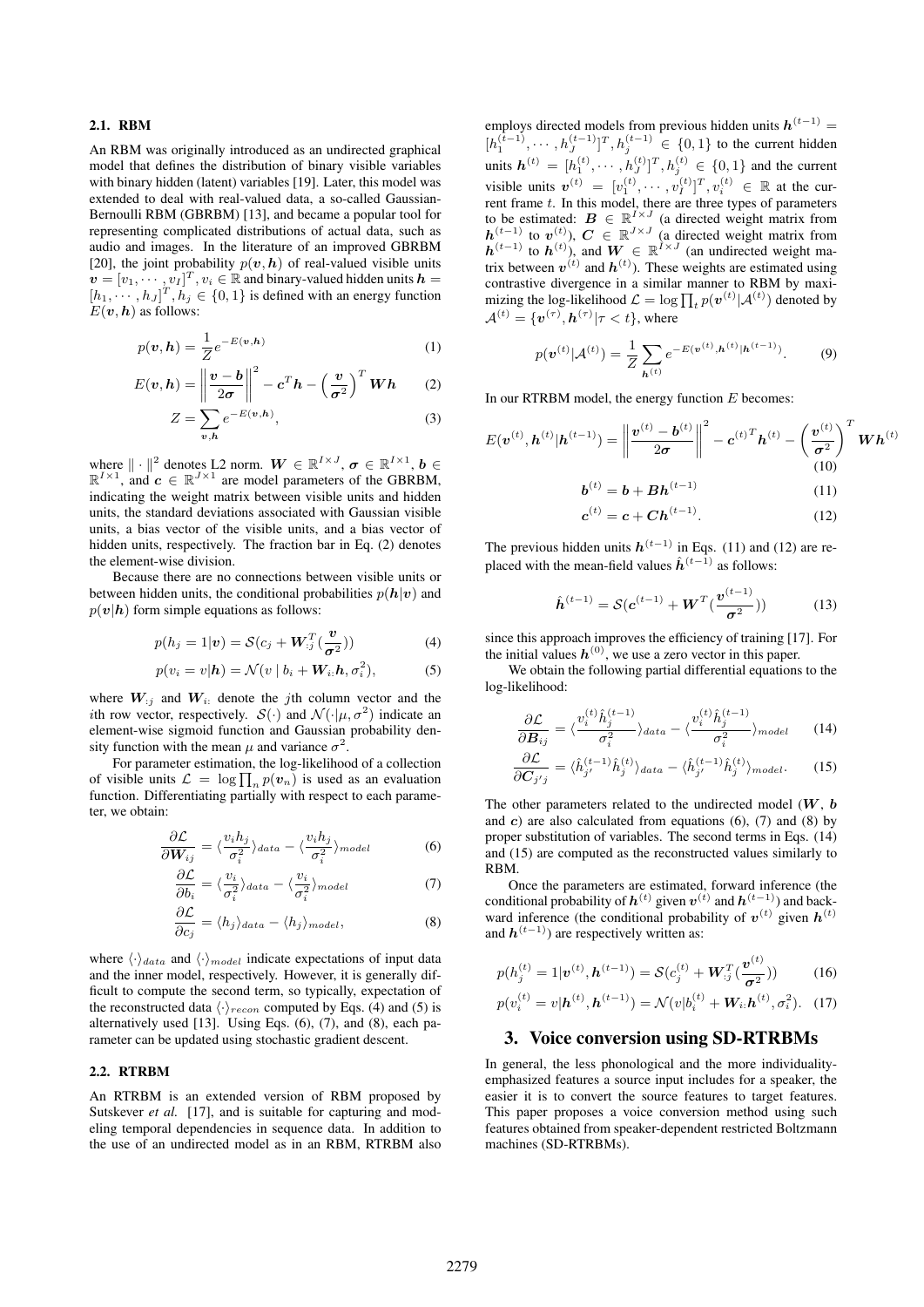

Figure 1: (a) RTRBMs for a source speaker (below) and a target speaker (above), (b) our proposed voice conversion architecture combining two speaker-dependent RTRBMs with a NN, (c) an alternative representation of (b) that can be regarded as a recurrent neural network.

Figure 1 shows an overview of our proposed voice conversion system. In our approach, we independently train RTRBMs for each speaker beforehand as shown in Figure 1(a). Variables  $x^{(t)}$  and  $y^{(t)}$  ( $x^{(t-1)}$  and  $y^{(t-1)}$ ) are acoustic feature vectors (e.g., visible units in RTRBM), such as MFCC, at frame *t* (at frame  $t - 1$ ) for a source speaker (and a target speaker).

For the source speaker, for instance, the parameter matrices  $W_x$ ,  $B_x$ , and  $C_x$  are estimated so as to maximize the probability of a *T*-time sequence  $p(x) = \prod_{t}^{T} p(x^{(t)} | A^{(t)})$ . Because each unit in the hidden vector  $h_x^{(t)}$  is independent from the others, it captures the *common* characteristics in the visible units. The training data usually include various phonemes and unvarying speaker-specific features; thus, we expect that the extracted features in  $h_x^{(t)}$  emphasize speaker-individual information. Furthermore, since we estimate the time-related matrices  $B_x$  and  $C_x$  jointly with the static term  $W_x$  as shown in Eq. (10) using the training data, the matrices try to capture time-related information. This means that the obtained features in the hidden units  $h_x^{(t)}$  also help to capture time-related speaker-individualities. An input vector  $x^{(t)}$  at frame t is projected into such the speaker-dependent latent space that captures speaker-individualities. In this paper, the latent features  $h_x^{(t)}$  are obtained using mean-field approximation as in Eq. (16). The above discussion applies to the target speaker, and the hidden vector for the target  $h_y^{(t)}$  is obtained in the same manner. In our approach, we convert such individuality-emphasized features (from  $h_x^{(t)}$  to  $h_y^{(t)}$ ) using a neural network (NN) that has  $L + 2$  layers (*L* is the number of hidden layers; typically, *L* is 0 or 1) as shown in Figure 1(b). To train the NN, we use the parallel training set  $\{\boldsymbol{x}^{(t)}, \boldsymbol{y}^{(t)}\}_{t=0}^{T'}$  where  $T'$  is the number of frames of the parallel data<sup>1</sup>. During the training stage of the NN, the projected vectors of the source speaker's acoustic features  $h_x^{(t)}$  are the inputs, and the projected vectors of the corresponding target speaker's features  $h_{y}^{(t)}$  are outputs. Weight parameters of the NN  $\{W_l, d_l\}_{l=0}^L$  are estimated to minimize the error between the output  $\eta(h_x^{(t)})$  and the target vector  $h_y^{(t)}$  as is typical for a NN. Once the weight parameters are estimated, an input vector  $h_x^{(t)}$  is converted as follows:

$$
\eta(\bm{h}_x^{(t)}) = \bigodot_{l=0}^{L} \eta_l(\bm{h}_x^{(t)})
$$
\n(18)

$$
\eta_l(\boldsymbol{h}_x^{(t)}) = \mathcal{S}(\boldsymbol{W}_l \boldsymbol{h}_x^{(t)} + \boldsymbol{d}_l)
$$
\n(19)

where  $\bigodot_{l=0}^{L}$  denotes the composition of  $L+1$  functions. For instance,  $\bigodot_{l=0}^{1} \eta_l(z) = \mathcal{S}(\overline{W}_1 \mathcal{S}(W_0 z + d_0) + d_1)$  for a NN with one hidden layer. To convert the output of the NN to the acoustic features of the target speaker, we simply use backward inference of an RTRBM using Eq. (17).

Summarizing the above discussion, a voice conversion function of our method from a source acoustic vector  $x^{(t)}$  to a target vector  $y^{(t)}$  at frame *t* is written as:

$$
\boldsymbol{y}^{(t)} = \underset{\boldsymbol{y}^{(t)}}{\operatorname{argmax}} p(\boldsymbol{y}^{(t)}|\boldsymbol{x}^{(t)}, \boldsymbol{h}_x^{(t-1)}, \boldsymbol{h}_y^{(t-1)})
$$
(20)

$$
= \mathbf{a}_{L+2}^{(t)} + \mathbf{W}_{L+2} \bigodot_{k=0}^{L+1} \mathcal{S}(\mathbf{a}_k^{(t)} + \mathbf{W}_k \mathbf{x}^{(t)}) \qquad (21)
$$

where  $a_k^{(t)}$  and  $W_k$  denote elements of a set of dynamic parameters  $\Theta^{(t)} = \{ \bm{a}^{(t), \bm{W}} \}$ :

$$
\boldsymbol{a}^{(t)} = {\{\boldsymbol{a}_k^{(t)}\}}_{k=0}^{L+2} = {\{\boldsymbol{c}_x^{(t)}, \boldsymbol{d}_0, \cdots, \boldsymbol{d}_L, \boldsymbol{b}_y^{(t)}\}}
$$
(22)

$$
\mathbf{W} = {\mathbf{W}_k}_{k=0}^{L+2} = {\mathbf{W}_x^T, \mathbf{W}_0, \cdots, \mathbf{W}_L, \mathbf{W}_y},
$$
 (23)

where  $c_x^{(t)}$  and  $b_y^{(t)}$  are a forward-inference bias vector in a source speaker's RTRBM and a backward-inference bias vector in the target speaker's RTRBM obtained from Eqs. (12) and (11), respectively.  $h_x^{(0)}$  and  $h_y^{(0)}$  are zero vectors.

The conversion function shown in Eq. (21) implies an  $(L + 4)$ -layer recurrent neural network with sigmoid activated functions as shown in Figure  $1(c)$ . Therefore, we can finetune each parameter of the entire network consisting of the two RTRBMs and the NN by back-propagation using the acoustic parallel data. Eq. (21) also shows that our VC method is based on the composite function of multiple different non-linear functions considering time-series data. Therefore, it is expected that our composite model can represent more complex relationships than the conventional GMM-based method and other static network approaches [11, 12] do.

 $1$ For sake of simplicity, we used the same parallel data for both training of the RTRBMs and the NN in our experiments  $(T' = T)$ .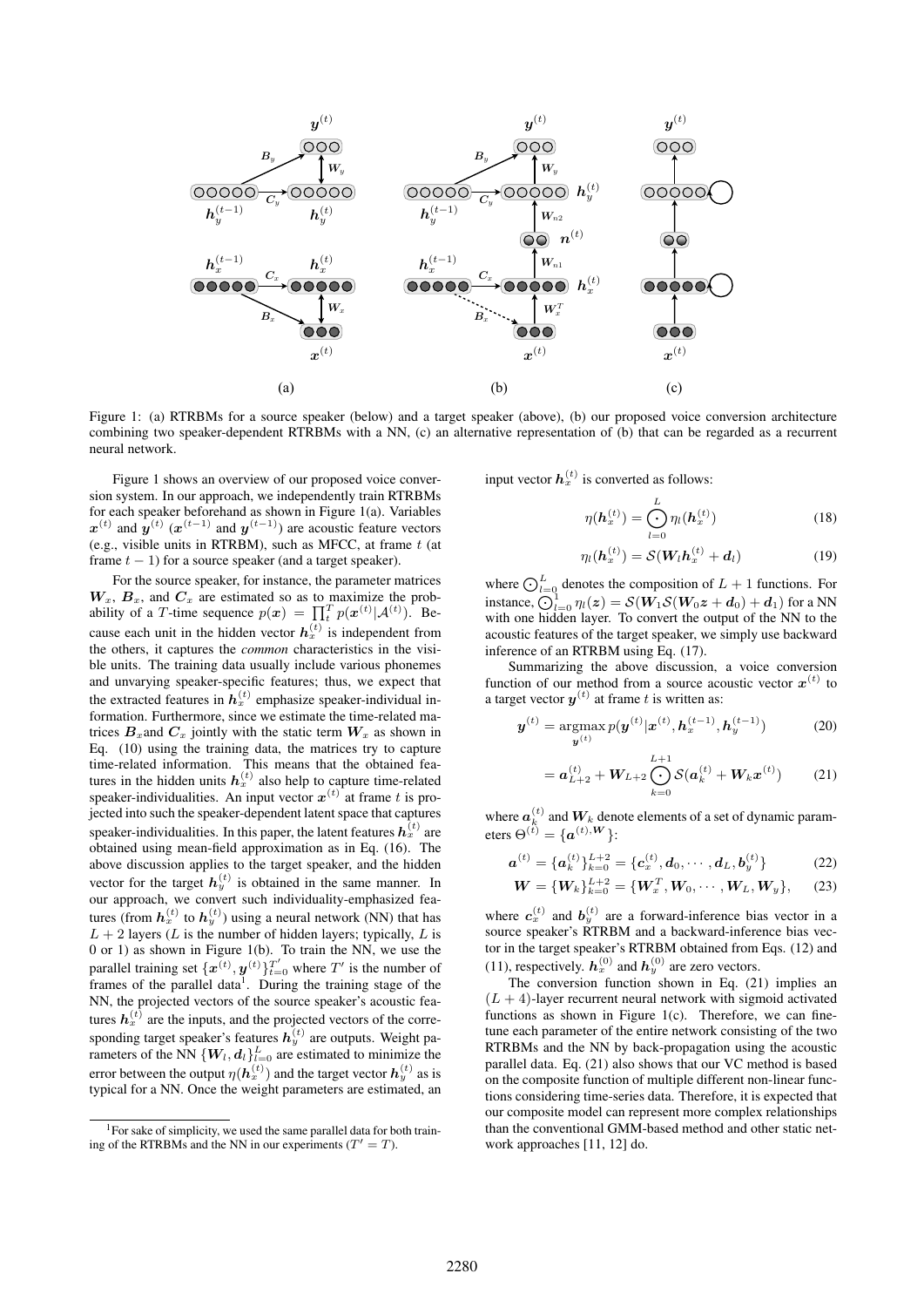

Figure 2: Averaged MCD with changing the architectures.

#### 4. Experiments

#### 4.1. Conditions

In our voice conversion experiments, we compared our method ("SD-RTRBM") with three conventional methods: the wellknown GMM-based approach ("GMM"), the NN-based approach ("NN") and our previous work [12] that utilized speakerdependent RBMs for the pre-training of the NN ("SD-RBM"). In [12], deeper architectures using DBNs were reported, but we used a single-layer DBN (i.e., an RBM) for each speaker for a comparison with our method. All of the network-based methods (RTRBMs, a NN, and RBMs) contained four layers  $(L = 0)$  with various numbers of hidden units as discussed in the following section. We trained the network-based methods with a learning rate of 0.01 and momentum of 0.9, with the number of epochs being 400, using acoustic features from the ATR Japanese speech database [21]. The parameters of our method and "SD-RBM" were fine-tuned after the training of the RTRBMs and RBMs, respectively. From the database, we selected a male speaker (identified with "MMY" in the database) for the source, and a female speaker ("FTK") for the target. 24 dimensional MFCC features were used as an input vector, calculated from STRAIGHT spectra [22] using filter-theory [23] to decode the MFCC back to STRAIGHT spectra in the synthesis stage. The parallel data of the source/target speakers processed by Dynamic Programming were created from 216 word utterances in the dataset, and were used for training. Note that the parallel data were prepared for the NN and GMM methods, and two speaker-wise RTRBMs were trained independently. For the objective test, 15 sentences that were not included in the training data were arbitrarily selected from the database. For the objective evaluation, we used MCD (mel-cepstral distortion) to measure how close the converted vector is to the target vector in mel-cepstral space.

#### 4.2. Determination of hyper parameters

Determining the number of hidden units in the network-based approaches and the number of mixtures in the GMM-based approach is important for a fair comparison. We also compared with a recurrent neural network ("RNN") whose parameters were randomly initialized with the same architecture as our method for a reference. In the first experiments, we changed the number of hidden units for the network-based approaches as 24, 48, and 72, trained each method using  $T = 20,000$  frames, and checked the performance of each method using a development set that contains five sentences different from the test set.



Figure 3: Averaged MCD for each method.

Table 1: Averaged MOS w.r.t. similarity for each method.

| SD-RTRBM | SD-RBM | NN   | <b>GMM</b> |
|----------|--------|------|------------|
| 2.86     | 2.80   | 2.77 | 2.14       |

Each network-based method has a four-layer architecture; for example, the 48-unit "NN" has 24, 48, 48, and 24 units from the input layer to the output layer. Figure 2 depicts the averaged MCD obtained from each method, showing that the wider architecture (such as "72") does not always provide better results than narrower architectures expect for our method. For the GMM-based approach, we tested GMMs with 8, 16, 32, 64, and 128 mixtures and obtained the best performance from 64 mixtures. The best architectures for each method were used in the remaining experiments (24 units for "SD-RBM" and "NN", 48 units for "RNN", 72 units for "SD-RTRBM", and 64 mixtures for "GMM").

#### 4.3. Results and discussion

Figure 3 and Table 1 summarize the experimental results, comparing each method with respect to objective and subjective criteria, respectively. Figure 3 also shows the "RNN" results for reference. For the subjective evaluation, MOS (mean opinion score) listening tests were conducted, where 7 participants listened to pairs of an original target speech signal (generated from analysis-by-synthesis) and the converted speech signals for each method, and then selected how close the converted speech sounded to the original speech on a 5-point scale (5: excellent, 4: good, 3: fair, 2: poor, and 1: bad). As shown in Figure 3 and Table 1, our approach outperformed other conventional methods in both criteria. The reason for the improvement is attributed to the fact that our time-involving high-order conversion system using RTRBMs is able to capture and convert the abstractions of speaker individualities better than the other methods. In particular, as shown in Figure 3, our approach achieved high performance in MCD criteria. This is because the RTRBMs modeled and captured sequence data more appropriately than the other methods and alleviated estimation errors.

#### 5. Conclusions

In this paper, we presented a voice conversion method that combines speaker-dependent RTRBMs and a NN to extract timeinvolving speaker-individual information from sequence data. Through experiments, we confirmed that our approach is effective especially in terms of MCD.